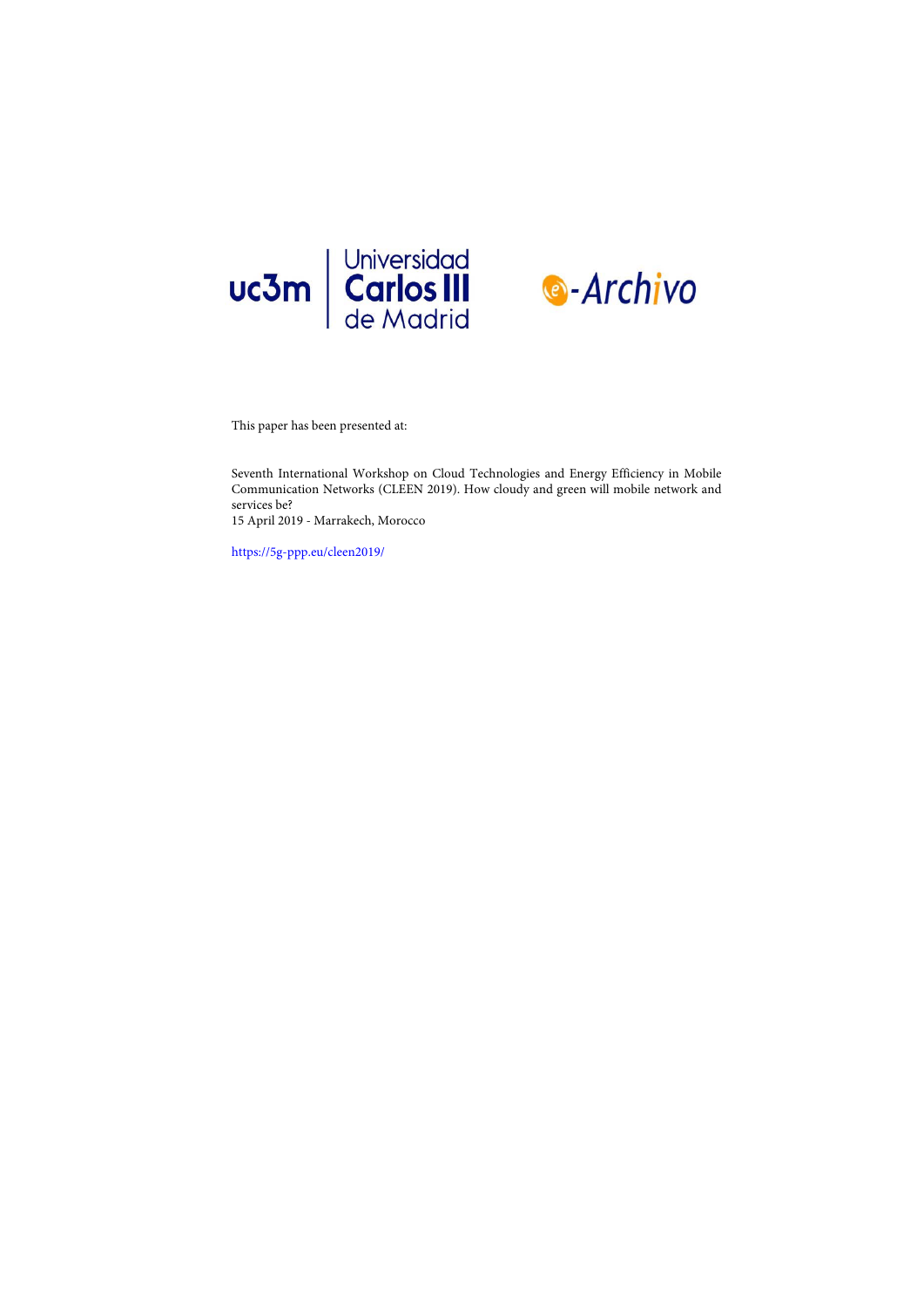# Profit Maximization by Forming Federations of Geo-Distributed MEC Platforms

Li-Hsing Yen, Chi-Han Chang, and Yi Chia Chen

Department of Computer Science, College of Computer Science, National Chiao Tung University, Hsinchu, Taiwan. Email: lhyen@nctu.edu.tw, cross122911@gmail.com, yijia0112@hotmail.com

*Abstract*—Multi-access edge computing (MEC) as an emerging technology which provides cloud service in the edge of multi-radio access networks aims to reduce the service latency experienced by end devices. When individual MEC systems do not have adequate resource capacity to fulfill service requests, forming MEC federations for resource sharing could provide economic incentive to MEC operators. To this end, we need to maximize social welfare in each federation, which involves efficient federation structure generations, federation profit maximization by resource provisioning configuration, and fair profit distribution among participants. We model the problem as a coalition game with difference from prior work in the assumption of latency and locality constraints and also in the consideration of various service policies/demand preferences. Simulation results show that the proposed approach always increases profits. If local requests are served with local resource with priority, federation improves profits without sacrificing request acceptance rates.

## I. INTRODUCTION

Emerging Internet of Thing (IoT) applications demand massive computation and communication resource yet low response time, which is not viable with the current cloud environment. As a response, multi-access edge computing (MEC) [1] has been proposed, which brings cloud servers (namely MEC servers) to the proximity of IoT devices [2] while exploiting multi-radio access technology. MEC also facilitates other time-sensitive cloud services and applications like cloud-based AR/VR.

An MEC system comprises a set of inter-connected smallscale MEC servers that scatter over some region, and is operated and controlled by an MEC service provider (MSP). It is envisioned that in the near future, a couple of MEC systems each with limited resource capacity may have partially overlapping service coverage areas. When MEC user's resource requests come in bursts targeting at some hot-spot zone, the demand may exceed the capacity of a single MEC system. Meanwhile, other MEC systems may have residual capacities that can collectively meet the user's demands. Fig. 1 shows an example with four MSPs. Here  $MSP<sub>1</sub>$  and  $MSP<sub>3</sub>$ both have resource demands exceeding their capacities while  $MSP<sub>2</sub>$  and  $MSP<sub>4</sub>$  have residual capacities which are left idle. If these MSPs form a *federation* to enable resource sharing among them, all federation members can potentially have higher profits (with the consideration of resource costs and user's payments). The federation also benefits MEC users as it could lower request denial rate due to limited capacity.

In this work, we assume a broker who acts for all MSPs to form a *federations structure* [3]. A federation structure is



Fig. 1. Example of MEC Federation

a partition of all participants into disjoint subsets, each corresponding to a federation. Different federations yield different profits. If we define the *social welfare* of a federation structure to be the total profits in the structure, finding a federation structure that maximizes the social welfare is NP-complete [4]. Sandholm et al. [4] proposed an approach to this problem which involves three activities: federation structure generation, maximizing the profit of each federation, and allocating the profit of each federation to federation members.

Federation structure generation is non-trivial because the number of all possible federation structures is an exponential function of the number of participants [4]. A common heuristic to federation structure generation is *merge-and-split*, where the initial federation structure contains singleton federations. The approaches repeatedly merges two federations into more profitable one until no further merging is beneficial. It then attempts splitting every federation to seek possible profit improvement. If any federation is ever split, another round of merge-and-split then follows. The whole process stops when no further merging or splitting is possible.

The profit-maximization problem of each federation is domain-dependent. In most cases, it is a linear programming problem [5]. In our problem, this is to maximize the profit of a federation by *resource provisioning configuration* (RPC) in the federation subject to various constraints, policies, and preferences. It is not trivial because requests come with different demands and payments, and different MEC systems have different resource capacities and costs.

Finally, how federation profits are distributed to participants can affect the *stability* of federations. A federation is stable if no participant can be better off by deviating from the result (splitting from its federation to work alone or join another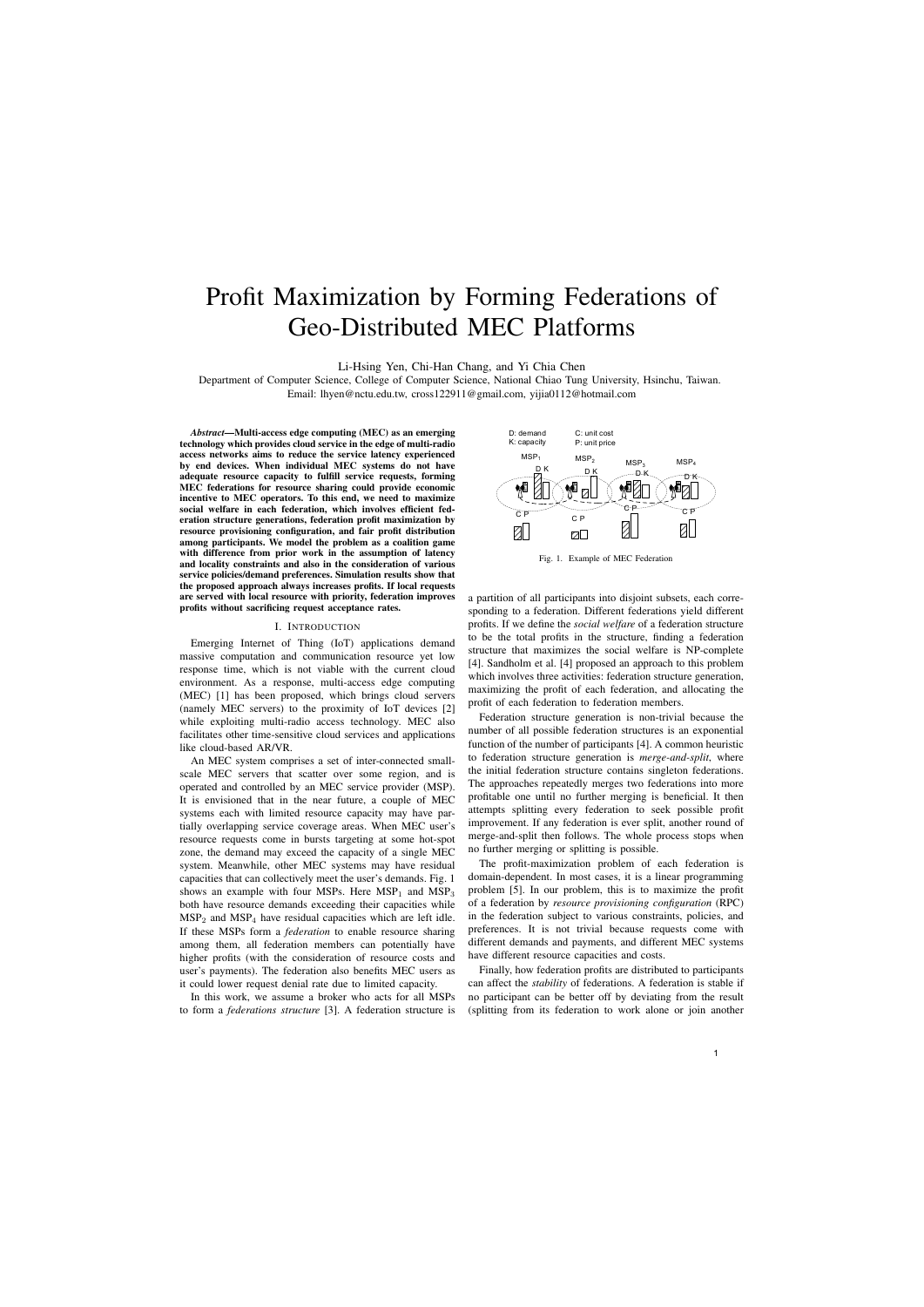federation). Generally speaking, computing a stable payoff configuration is intractable in most cases [4].

We propose an approach to federation structure formation in the framework of *coalition game*. Coalition game theory has been applied to grid computing [6], vehicular cloud [7], mobile cloud [8], traditional cloud [3], and fog computing [9]. Our approach differs from prior work in the following points.

- Assumption of latency and locality constraints imposed by requests. Without these constraints, any (cloud) server could serve any request provided that it has adequate resource. In contrast, an MEC server may not be able to serve a request due to long latency or lack of context information in an MEC environment.
- Assumption of independent service policies of service providers. An MSP may either serve local requests first (LRF) or seek maximal profit (MP) by serving more profitable requests from other MECs. On the other hand, MEC users may minimize latency by demanding local MEC service only (LSO) or maximize the ratio of granted requests by accepting any MEC service (AS). MEC users can also make a trade-off by requesting local service first (LSF) and accepting non-local service only when local MSP does not have enough resource.
- Consideration of heterogeneous service costs and prices. In traditional clouds, it is the service provider that determines selling price of resource. In our setting, it is MEC users that offer buying prices to MSPs.

The proposed scheme uses merge-and-split heuristic to form a federation structure that ensures stability. The maximal profit that can be earned by each federation is solved by an integer program solver. The profit of each federation is fairly distributed to federation members based on Banzhaf value [10]. We have conducted extensive simulations to study the performance of the proposed approach (in terms of profits and amount of allocated resource) with various settings. The results show that federations always increase profits. With LSF, we can increase total profits without any reduction on the amount of allocated resource in every MSP.

The rest of this paper is organized as follows: Sec. II formulates our problem and the next section presents the proposed approach in details. Simulation results and discussions are in Sec. IV. The last section concludes this work.

## II. PROBLEM FORMULATION

We assume MEC system providing Infrastructure as a Service (IaaS) with resource in the form of various sizes of virtual machines (Small, Large, XLarge, etc.) As in [5], we normalize the resources expressed in amounts of resources using the size of small instances as the reference. With this, Small, Large, and XLarge instances may demand 1, 2, and 4 units of resource, respectively (for example).

We assume a set of *n* MSPs  $S = \{sp_1, sp_2, \ldots, sp_n\}.$ Each MSP  $sp_i$  has a resource capacity  $C_i$  with unit cost  $c_i$ . We assume that all resource requests submitted by users of  $sp_i$  have been aggregated with total amount  $r_i$  and payment per unit  $p_i$ . These requests have latency constraint  $t_i$ . If  $sp_j$ 

serves requests from  $sp_i$ , the latency will be  $sp_j$ 's computation latency  $l_j$  (depending on  $sp_j$ 's computing power) plus communication latency  $lc_{j,i}$ . The offloading also incurs extra communication cost that could be estimated by the amount of resource provided by  $sp_j$  to  $sp_i$  times  $b_{i,j}$ , the unit cost of the communication link from  $sp_i$  to  $sp_j$ .

We assume that there is a broker for  $S$  which finds 1) a stable federation structure of  $S$  that maximizes social welfare, 2) a RPC for each federation that maximizes the total profit of the federation, and 3) a profit allocation scheme that fairly allocates the total profit of each federation to the federation members.

The social welfare of a federation structure  $F =$  ${F_1, F_2, \ldots, F_m}$  is defined as

$$
u(F) = \sum_{F_i \in F} u(F_i),\tag{1}
$$

where  $u(F_i)$  is the maximum profit that  $F_i$  can earn. Let  $\mathcal{F}(S)$ be set of all possible federation structures that can be formed on *S*. Given *S*,  $F \in \mathcal{F}(S)$  is an *optimal federation structure* if it maximizes  $u(F)$ :

$$
\max_{F \in \mathcal{F}(S)} u(F). \tag{2}
$$

Let  $q_{j,k}$  be the amount of resource provided by  $sp_j$  to  $sp_k$ . A RPC is a setting of all  $q_{j,k}$ 's for each  $sp_j$  and  $sp_k$  in a federation  $F_i$ . Apart from RPC,  $u(F_i)$  also depends on the following parameters defined for every  $sp_j$  and  $sp_k$  in  $F_i$ :

- the unit profit when  $sp_j$  serves resource requests from users of  $sp_k$ , which is  $p_k - c_j - b_{j,k}$ , and
- whether the resource provided by  $sp_j$  to  $sp_k$  meets the associated latency constraint. We define an indication variable  $f_{k,j}$  for this condition, where  $f_{k,j} = 1$  if  $l_j + l_{j,k} < t_k$  and  $f_{k,j} = 0$  otherwise.

The value of  $u(F_i)$  is the maximum profit that  $F_i$  can earn with any RPC:

$$
u(F_i) = \max_{q_{j,k}} \sum_{sp_j \in F_i} \sum_{sp_k \in F_i} (p_k - c_j - b_{j,k}) \cdot q_{j,k} \cdot f_{k,j} \quad (3)
$$

subject to *capacity constraint*

$$
\sum_{sp_k \in F_i} q_{j,k} \le C_j, \quad \forall sp_j \in F_i \tag{4}
$$

and *demand constraint*

$$
\sum_{sp_j \in F_i} q_{j,k} \le r_k, \quad \forall sp_k \in F_i.
$$
 (5)

This is an integer programing problem. If the serving policy of some  $sp_j \in F_i$  is LRF, we have additional constraint  $\sum_{j \neq k} q_{j,k} \leq \max(C_k - r_k, 0)$  for it. If LSO is demanded in some  $sp_k \in F_i$ , we have  $q_{j,k} = 0$  for all  $j \neq k$  for it. If LSF is demanded instead, the constraint is  $q_{k,k} = \min(C_k, r_k)$ .

Profit distribution is to allocate  $u(F_i)$  among all members of  $F_i$ . Let  $x_j$  be the profit allocated to each MSP  $sp_j \in F_i$ . An allocation  $(x_j)_{sp_j \in F_i}$  is *feasible* if

$$
u(F_i) = \sum_{sp_j \in F_i} x_j.
$$
 (6)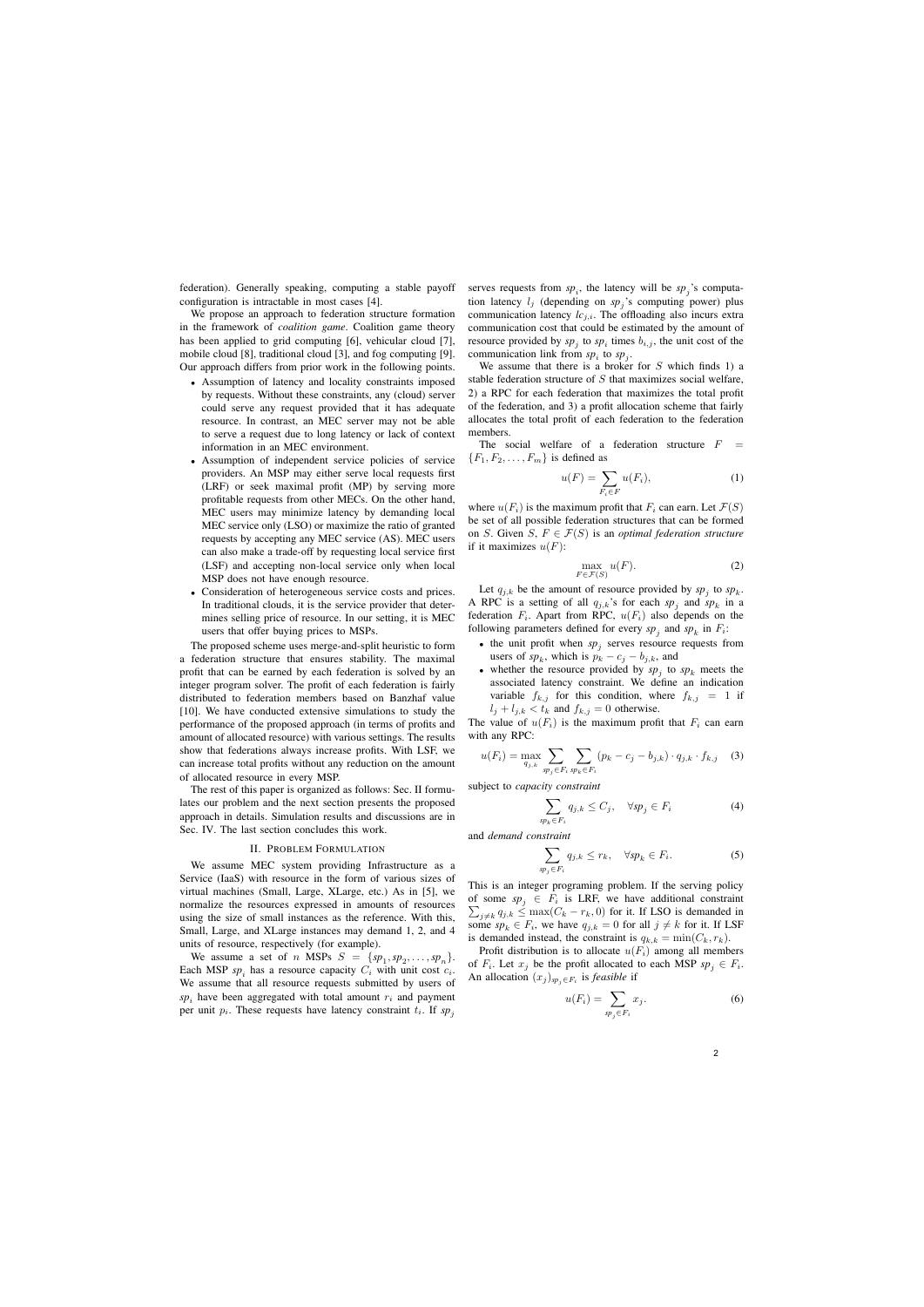Let  $(x_j)_{sp_j \in F_i}$  be a feasible allocation for  $F_i$ . If there exists another feasible allocation  $(y_j)_{sp_j\in H}$  for some sub-federation  $H \subset F_i$  such that  $y_j \geq x_j$  for all  $sp_j \in H$  and  $y_k > x_k$ for some  $sp_k \in H$ , then H has a Pareto improvement on the allocation  $(x_j)_{sp_j \in H}$ . The existence of a Pareto improvement on the allocation of any subset  $H \subset F_i$  implies instability of the allocation because all members in  $H$  could leave  $F_i$  to form a new federation without profit reduction and at least one member can receive a higher profit. In that case, we say that *H blocks*  $F_i$ . The goal of *stable* profit distribution is to find a feasible allocation for each federation  $F_i$  such that no  $H \subset F_i$  can block  $F_i$ .

Algorithm 1 *merge-and-split*: Federation formation

|     | 1: $S \leftarrow \{\{sp_1\}, \{sp_2\}, \ldots, \{sp_n\}\}\$                                             |
|-----|---------------------------------------------------------------------------------------------------------|
|     | $2:$ repeat                                                                                             |
| 3:  | $\mathcal{F} \leftarrow \{ \{F_i, F_j\}   F_i, F_j \in S, F_i \vdash F_j \text{ or } F_j \vdash F_i \}$ |
| 4:  | while $\mathcal{F} \neq \emptyset$ do                                                                   |
| 5:  | repeat                                                                                                  |
| 6:  | randomly select $\{F_i, F_j\}$ from $\mathcal F$                                                        |
| 7:  | $\mathcal{F} \leftarrow \mathcal{F} \setminus \{ \{ F_i, F_j \} \}$                                     |
| 8:  | <b>until</b> can_merge( $F_i$ , $F_j$ ) or $\mathcal{F} = \emptyset$                                    |
| 9:  | if can_merge( $F_i, F_j$ ) then                                                                         |
| 10: | $S \leftarrow S \setminus \{F_i, F_i\}$                                                                 |
| 11: | $S \leftarrow S \cup \{\{F_i, F_i\}\}\$                                                                 |
| 12: | $\mathcal{F} \leftarrow \{ \{F_i, F_j\}   F_i, F_j \in S, F_i \vdash F_j \text{ or } F_j \vdash F_i \}$ |
| 13: | end if                                                                                                  |
| 14: | end while                                                                                               |
| 15: | $redo \leftarrow false$                                                                                 |
| 16: | for all $H \in S$ such that $ H  > 1$ do                                                                |
| 17: | <b>for all</b> partitions $\{F_i, F_j\}$ of H <b>do</b>                                                 |
| 18: | if can_split( $F_i, F_j$ ) then                                                                         |
| 19: | $S \leftarrow S \setminus \{H\}$                                                                        |
| 20: | $S \leftarrow S \cup \{F_i, F_i\}$                                                                      |
| 21: | $redo \leftarrow true$                                                                                  |
| 22: | break                                                                                                   |
| 23: | end if                                                                                                  |
| 24: | end for                                                                                                 |
| 25: | end for                                                                                                 |
|     | 26: <b>until</b> $redo = false$                                                                         |
|     | 27: return $S$                                                                                          |

## III. FORMING MEC FEDERATIONS

## *A. Federation Structure Generation*

As mentioned, we use merge-and-split as a heuristic to construct a federation structure. Refer to Algorithm 1. The algorithm forms the initial structure  $S$  that consists of singleton federations only, where each singleton federation is an MSP. Unlike in tradition clouds, where any two federations could be considered for possible merging, merging two federations  $F_i$ and  $F_i$  into one in MEC is beneficial only if some MSP in  $F_i$ is able to provide its resource to another MSP in  $F_j$  or vice versa subject to latency constraint. Recall that  $f_{i,j} = 1$  if the request from  $sp_i$  can be served by  $sp_j$  without violating the latency constraint  $t_i$ . Based on  $f$ , we define *sharable* relation  $\vdash$  on federations. For any two federations  $F_i$  and  $F_j$ ,  $F_i \vdash F_j$ iff  $\exists sp_p \in F_i$ ,  $\exists sp_q \in F_j$ ,  $f_{p,q} = 1$ . Therefore, merging  $F_i$  and  $F_j$  should be considered only if  $F_i \vdash F_j$  or  $F_j \vdash F_i$ . We use

 $F$  to keep the set of all possible pairs of federations in  $S$  for which merging should be considered.

The merging phase randomly picks up a pair of federations  $\{F_i, F_j\}$  from F to see if  $F_i$  and  $F_j$  should be merged together. Function  $can\_merge(F_i, F_j)$  returns the check result. On merging, S is updated by removing both  ${F_i}$  and  ${F_i}$ from it and adding the union of  ${F_i}$  and  ${F_j}$  into it. F is also updated accordingly.

For any two (possibly singleton) federations  $F_i$  and  $F_j$  such that  $F_i \cap F_j = \emptyset$ , a necessary condition for  $H = F_i \cup F_j$  to be a stable federation is

$$
u(H) \nless u(F_i) + u(F_j). \tag{7}
$$

The reason is not hard to see. If (7) does not hold, either  $F_i$ or  $F_i$  blocks H for any feasible allocation for H. Even if (7) holds, whether  $H$  is stable also depends on the profit allocation for H. Let  $x_k(F)$  denote the profit allocated to  $sp_k \in F$ . We define binary relation  $\succeq$  on federations as

$$
F \succeq F' \text{ iff } \forall sp_i \in F \cap F', x_i(F) \ge x_i(F') \tag{8}
$$

and also relation ≡

$$
F \equiv F' \text{ iff } \forall sp_i \in F \cap F', x_i(F) = x_i(F'). \tag{9}
$$

Finally,  $F \succ F'$  if  $F \succeq F'$  and  $F \not\equiv F'$ .

Some prior work allows merging  $F_i$  and  $F_j$  into H only if  $H \succ F_i$  and  $H \succeq F_j$  or  $H \succ F_j$  and  $H \succeq F_i$  [6], [7]. Some other work allows a merging only if the merging improves every member's profit [3]. We take the same merging rule as [3]. Refer to Algorithm 2.

| <b>Algorithm 2</b> Function: can_merge( $F_i$ , $F_i$ )      |  |  |  |
|--------------------------------------------------------------|--|--|--|
| 1: $H \leftarrow F_i \cup F_i$                               |  |  |  |
| 2: for all $sp_k \in H$ do                                   |  |  |  |
| if $sp_k \in F_i$ and $x_k(H) \leq x_k(F_i)$ then<br>3:      |  |  |  |
| return <i>false</i><br>4:                                    |  |  |  |
| 5:<br>else if $sp_k \in F_j$ and $x_k(H) \leq x_k(F_j)$ then |  |  |  |
| 6:<br>return <i>false</i>                                    |  |  |  |
| 7:<br>end if                                                 |  |  |  |
| 8: end for                                                   |  |  |  |
| 9: return <i>true</i>                                        |  |  |  |

When there is no more federation pair in  $\mathcal F$  to check, the algorithm proceeds to the splitting phase. It checks all possible partitions of every non-singleton federation  $H$  in  $S$  to see if  $H$ should be partitioned into two subsets. Whenever a partition occurs, the algorithm goes back to the merging phrase with the updated S.

Several conditions can be used for splitting up a federation H into two disjoint subsets  $F_i$  and  $F_j$ . The condition could be when the splitting improves at least one member's profit without decreasing any other's  $(F_i \succ H$  and  $F_j \succeq H$  or  $F_j \succ H$  and  $F_i \succeq H$ ) [7], when the splitting has a Pareto improvement on one subset  $(F_i \succ H$  or  $F_j \succ H$ ) [6], or when all members in one of the subsets have the same or higher profits after the splitting  $(F_i \succeq H$  or  $F_j \succeq H)$  [3]. We take the same rule as [7]. So function  $can\_split(F_i, F_j)$ returns *true* if  $F_i \succ H$  and  $F_j \succeq H$  or  $F_j \succ H$  and  $F_i \succeq H$ , where  $H = F_i \cup F_j$ .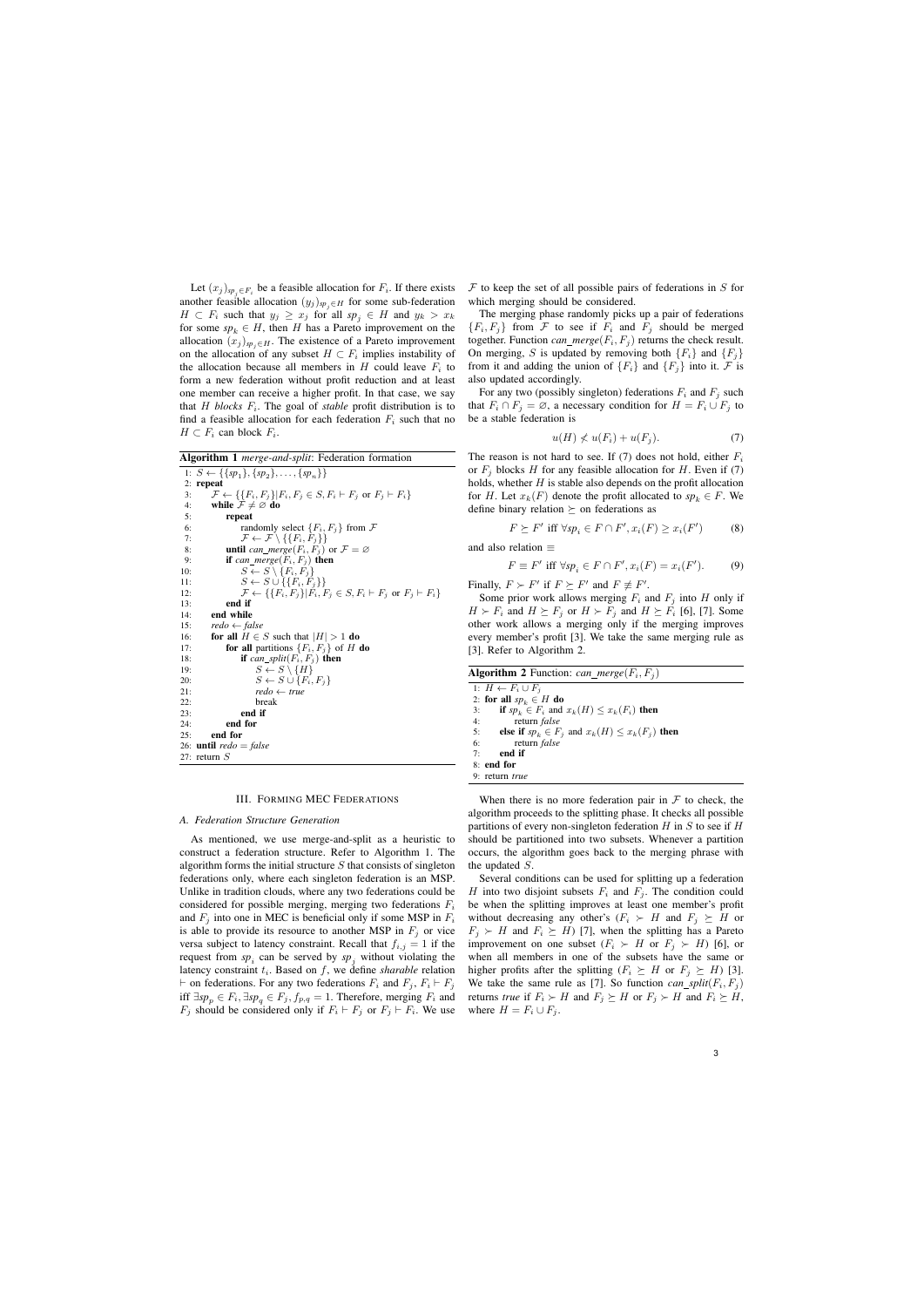TABLE I FOUR TYPICAL RESOURCE DEMAND/PROVISIONING CASES

|         |     | Service policy |      |  |
|---------|-----|----------------|------|--|
|         |     | MP             | LRF  |  |
| Request | LSO | LSO            |      |  |
| demand  | LSE |                | LSF. |  |
|         |     |                |      |  |

TABLE II AN EXAMPLE OF FEDERATION FORMATION

| MSP $(sp_i)$              | sp <sub>1</sub> | sp <sub>2</sub> | sp <sub>3</sub> | sp <sub>4</sub> | $sp_{5}$ |
|---------------------------|-----------------|-----------------|-----------------|-----------------|----------|
| Resource Capacity $(C_i)$ | 90              | 80              | 140             | 100             | 250      |
| Resource Demand $(r_i)$   | 120             | 100             | 120             | 180             | 100      |
| Unit cost $(c_i)$         | \$2             | \$1             | \$2             | \$5             | \$1      |
| Unit price $(p_i)$        | \$4             | \$2             | \$4             | \$6             | \$1      |

# *B. Resource Demand/Provisioning Cases*

For a given federation, we need to find a RPC that maximizes the total profit. The RPC is subject to MSP's service policy and also user's demand preference. Recall that an MSP has two options for its service policy (LRF and MP) and each MEC user can demand either LSO, LSF, or AS. Table I lists four typical cases for resource demand and provisioning. We take the example shown in Table II to illustrate the difference of these four cases.

- Case 1 (LSO): When users only accept resource provided by local MSPs, it does not matter what the MSP's service policy is. There cannot be any federation at all and all MSPs work alone. For the example shown in Table II, the social welfare is \$600 and all unserved requests amount to 130 units.
- Case 2 (LSF): MEC users are willing to accept resource provided by remote MSPs only when local MSP does not have enough resource. On the other hand, MSP must provide enough resource to local requests before offering residual capacity to remote requests. This setting ensures that MEC users receive at least the same amount of resource as in LSO and the social welfare is at least the same as in LSO. In this case,  $sp_4$  and  $sp_5$  in Table II could form a federation. After meeting its local demands,  $sp<sub>5</sub>$ could offer  $80$  units of resource to  $sp_4$  to earn extra profit  $80 \times (\$6 - \$1) = \$400$ . The social welfare is thus \$1000 and the amount of unserved requests reduces to 30 units.
- Case 3 (MP): Federation members collaborate to maximize total profit while MEC users accept resource provided by any member in the federation. In our example,  $sp_1$ ,  $sp_2$  and  $sp_3$  can form a federation so  $sp_2$  could provide all its resource  $(80 \text{ units})$  to meet  $sp_1$ 's local request and earn a profit of  $80 \times (\$4-\$1) = \$240$ . After that,  $sp_1$  could provide another 40 units of resource to earn a profit of  $40 \times (\$4 - \$2) = \$80$ .  $sp_1$  and  $sp_3$  then provide their residual resource to the local request of  $sp<sub>2</sub>$ without extra profit.  $sp_4$  and  $sp_5$  also form a federation such that  $sp_5$  provides 180 units of resource to  $sp_4$ 's local request. That brings in  $180 \times (\$6-\$1) = \$900$ . The social

TABLE III SIMULATION PARAMETERS

| Name             | Description                 | Default Value |
|------------------|-----------------------------|---------------|
| $\boldsymbol{n}$ | Number of MSPs              | 10            |
| $\mu_k$          | Mean of $C_i$               | 1200          |
| $\sigma_k$       | Standard deviation of $C_i$ | 110           |
| $\mu_r$          | Mean of $r_i$               | 1000          |
| $\sigma_r$       | Standard deviation of $r_i$ | 110           |
| $\mu_c$          | Mean of $c_i$               | 500           |
| $\sigma_c$       | Standard deviation of $c_i$ | 110           |
| $\mu_p$          | Mean of $p_i$               | 1000          |
| $\sigma_p$       | Standard deviation of $p_i$ | 110           |
| $\boldsymbol{p}$ | Cooperation intensity       | 0.6           |

welfare is \$1460 and the amount of unserved requests is 60 units.

• Case 4 (LRF): MEC users are willing to accept resource offered by any MSP and the maximal amount of resource that MSP  $sp_i$  can provide to remote users is limited by  $C_i - r_i$ . The limitation does not imply that *sp*<sub>i</sub> should offer  $C_i - r_i$  units of resource to its local users. Other MSPs in the same federation with cheaper residual resource may serve its local requests. In our example,  $\{sp_3, sp_4, sp_5\}$ forms a federation such that  $sp_3$ ,  $sp_4$ , and  $sp_5$  provide 20, 10, and 150 units of resource, respectively, to serve *sp*<sup>4</sup> 's local requests, yielding a total profit \$1080 in the federation.  $sp_1$  and  $sp_2$  both form singleton federations. The social welfare is \$1340 with 50 units of unserved requests.

#### *C. Profit Allocation*

Shapley value [11] for payoff distribution in a coalition is based on marginal contributions of players considering all possible player joining orders. For a specific joining order, a player's marginal contribution is the change of the value of the coalition before and after the player joins the coalition. Shapley-value-based profit distribution is fair but incurs high computational cost.

Banzhaf value based on marginal contribution can also be used for payoff distribution that guarantees fairness. It needs only one (instead of all) player joining order to compute Banzhaf value and thus is more computationally efficient. For this reason, we adopt Banzhaf value for profit distribution. The Banzhaf value for  $sp_j \in F_i$  is defined as

$$
\beta_j(F_i) = \frac{1}{2^{m-1}} \sum_{H \subseteq F_i \setminus \{sp_j\}} [u(H \cup \{sp_j\}) - u(H)], \quad (10)
$$

where  $m = |F_i|$ . The normalized Banzhaf value is defined as

$$
B_j(F_i) = \frac{\beta_j(F_i)}{\sum_{sp_k \in F_i} \beta_k(F_i)}.
$$
\n(11)

The profit of federation  $F_i$  allocated to  $sp_j$  is proportional to  $B_i(F_i)$ :

$$
x_j(F_i) = u(F_i)B_j(F_i). \tag{12}
$$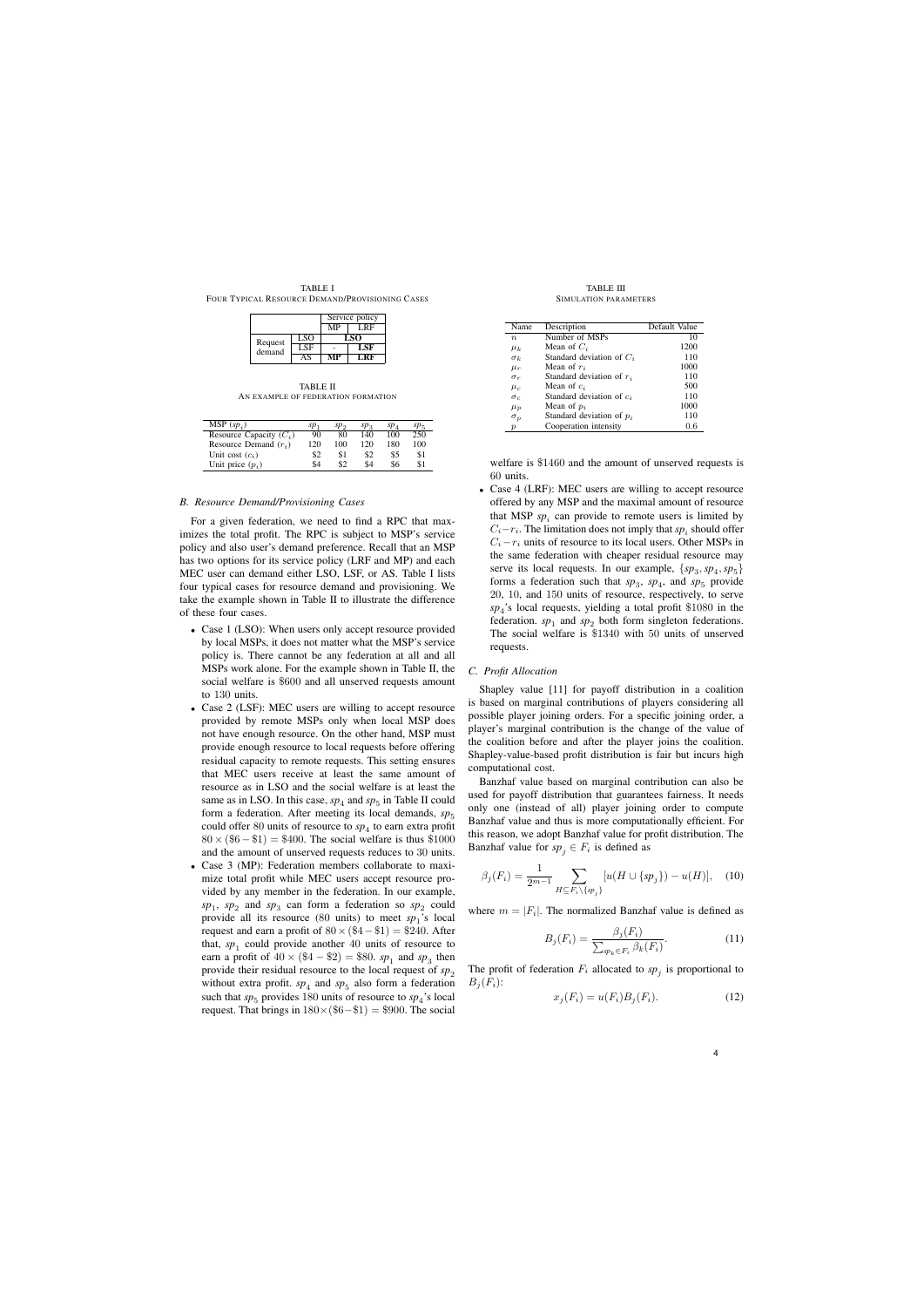## IV. SIMULATION RESULTS

We have studied the performance of the proposed approach via simulations with various settings. The performance metrics include the social welfare and the amount of allocated resource in constructed federation structures. We used Gaussian distribution to generate the values of  $C_i$ ,  $r_i$ ,  $c_i$ , and  $p_i$  for each MSP  $sp_i$ . Table III lists the notations for the means and the standard deviations of these variables with their default values. We used Python library PuLP [12] as an integer programming solver for RPC in each federation.

The value of  $f_{i,j}$  for every pair of MSPs  $(sp_i, sp_j)$  was randomly determined with  $Pr[f_{i,j} = 1] = p$ . We refer to p as the *cooperation intensity* among MSPs (with default value 0.6). Fig. 2 shows how the social welfare and the total amount of allocated resource changed with increasing  $p$ . Because LSO allows no resource sharing, the performance with LSO is not affected by  $p$ . The performance with all other three cases improves as  $p$  increases. Among them, the highest social welfare is with MP while the largest amount of allocated resource is with LSF. The performance with LRF is between these two cases.

We then varied  $\mu_r$ , the mean number of requested resource units, to study how the resource demand-to-supply ratio affects the performance. The results are shown in Fig. 3. When  $\mu_r$  is less than  $\mu_k = 1200$ , the mean number of capacity units, the demands are lower than the supplies so both the social welfare and the amount of allocated resource increase linearly as  $\mu_r$ increases. When  $\mu_r \geq \mu_k$ , the amount of allocated resource is limited by  $\mu_k$ . Still, the social welfare could be improved by appropriate RPC as MF demonstrates in Fig. 3a.

We next fixed all parameters but  $\mu_p$ , the mean unit price of resource, as a way to vary the price-to-cost ratio. From the results shown in Fig. 4, we can see that resource requests are generally fulfilled with LSO and LSF. On the other hand, more profits can be earned with MF and LRF. The extra profits come at the cost of low request acceptance rates. The cost is particularly significant when the price-to-cost ratio is low.

We also varied  $\sigma_k$ , the standard deviation of resource capacity, to see how the diversity of resource capacity affects the performance results. Fig. 5 shows the social welfare and the amount of allocated resource with different resource demand/provisioning cases. The social welfare generally decreases as  $\sigma_k$  increases. The result with MP is the highest among all, followed by LRF, LSF, and LSO (in that order). The amount of allocated resource also decreases as  $\sigma_k$  increases, but LSF outperforms the others. The performance of MP and LRF is pretty much similar, and much better than LSO.

Although the supply of resource generally exceeds the demand ( $\mu_k > \mu_r$ ), a higher  $\sigma_k$  value implies a higher variation of the supply. The worst performance is with LSO because LSO allows no resource sharing. In contrast, MP maximizes total profits due to its flexibility in RPC, but it does not maximize the total amount of allocated resource. One reason is that it does not allocate resource from some MSP to another when that allocation yields zero profit (even

though doing so increases the amount of allocated resource.) Consequently, LSF allocates the most amount of resource.

#### V. CONCLUSIONS

We have proposed an approach to profit maximization for federated MECs. This approach uses merge-and-split procedure for efficient federation structure generation, an integer programming solver for RPC in each federation that maximizes profit, and a fair profit allocation based on Banzhaf value. The merge-and-split procedure considers latency and locality constraints. The RPC considers four different cases for resource demand and provisioning, namely, LSO, LSF, MP, and LRF. We have conducted extensive simulations to study the impact of these constraints and rules on the performance of the federations. The results show that maximal profits can be earned with MP but sometimes at the cost of reduced amount of allocated resource. With LSF, the amount of allocated resource is not lower than the case of no federation yet the profits can potentially be improved.

#### ACKNOWLEDGEMENTS

This work was partially supported by the Ministry of Science and Technology, Taiwan, under grant numbers 106-2221- E-009-004 and by the H2020 collaborative Europe/Taiwan research project 5G-CORAL (grant number 761586).

## **REFERENCES**

- [1] T. Taleb, K. Samdanis, B. Mada, H. Flinck, S. Dutta, and D. Sabella, "On multi-access edge computing: a survey of the emerging 5G network edge cloud architecture and orchestration," *IEEE Communications Surveys & Tutorials*, vol. 19, no. 3, pp. 1657–1681, 2017.
- [2] J. Pan and J. McElhannon, "Future edge cloud and edge computing for Internet of Things applications," *IEEE Internet of Things Journal*, vol. 5, no. 1, pp. 439–449, Feb. 2018.
- [3] L. Mashayekhy, M. M. Nejad, and D. Grosu, "Cloud federations in the sky: formation game and mechanism," *IEEE Trans. on Cloud Computing*, vol. 3, no. 1, pp. 14–27, Jan.-Mar. 2015.
- [4] T. Sandholm, K. Larson, M. Andersson, O. Shehory, and F. Tohmé, "Coalition structure generation with worst case guarantees," *Artificial Intelligence*, vol. 111, no. 1-2, pp. 209–238, Jul. 1999.
- [5] M. Hadji and D. Zeghlache, "Mathematical programming approach for revenue maximization in cloud federations," *IEEE Trans. on Cloud Computing*, vol. 5, no. 1, pp. 99–111, 2017.
- [6] L. Mashayekhy and D. Grosu, "A merge-and-split mechanism for dynamic virtual organization formation in grids," *IEEE Trans. on Parallel And Distributed Systems*, vol. 25, no. 3, pp. 540–549, Mar. 2014.
- [7] R. Yu, X. Huang, J. Kang, J. Ding, S. Maharjan, S. Gjessing, and Y. Zhang, "Cooperative resource management in cloud-enabled vehicular networks," *IEEE Trans. on Industrial Electronics*, vol. 62, no. 12, pp. 7938–7951, Dec. 2015.
- [8] R. Yu, J. Ding, S. Maharjan, S. Gjessing, Y. Zhang, and D. H. K. Tsang, "Decentralized and optimal resource cooperation in geo-distributed mobile cloud computing," *IEEE Trans. on Emerging Topics in Computing*, vol. 6, no. 1, pp. 72–84, 2018.
- [9] C. Anglano, M. Canonico, P. Castagno, M. Guazzone, and M. Sereno, "A game-theoretic approach to coalition formation in fog provider federations," in *Proc. 3rd IEEE Int'l Conf. on Fog and Mobile Edge Computing*, Barcelona, Spain, Apr. 2018, pp. 123–130.
- [10] G. Owen, "Multilinear extensions and the Banzhaf value," *Naval Research Logistics*, vol. 22, no. 4, pp. 741–750, Dec. 1975.
- [11] L. S. Shapley, "A value for n-person games," in *Contributions to* the Theory of Games II, Annals of Mathematics Studies. University Press, 1953, vol. 28, pp. 307–317.
- [12] "Optimization with PuLP." [Online]. Available: https://pythonhosted.org/PuLP/